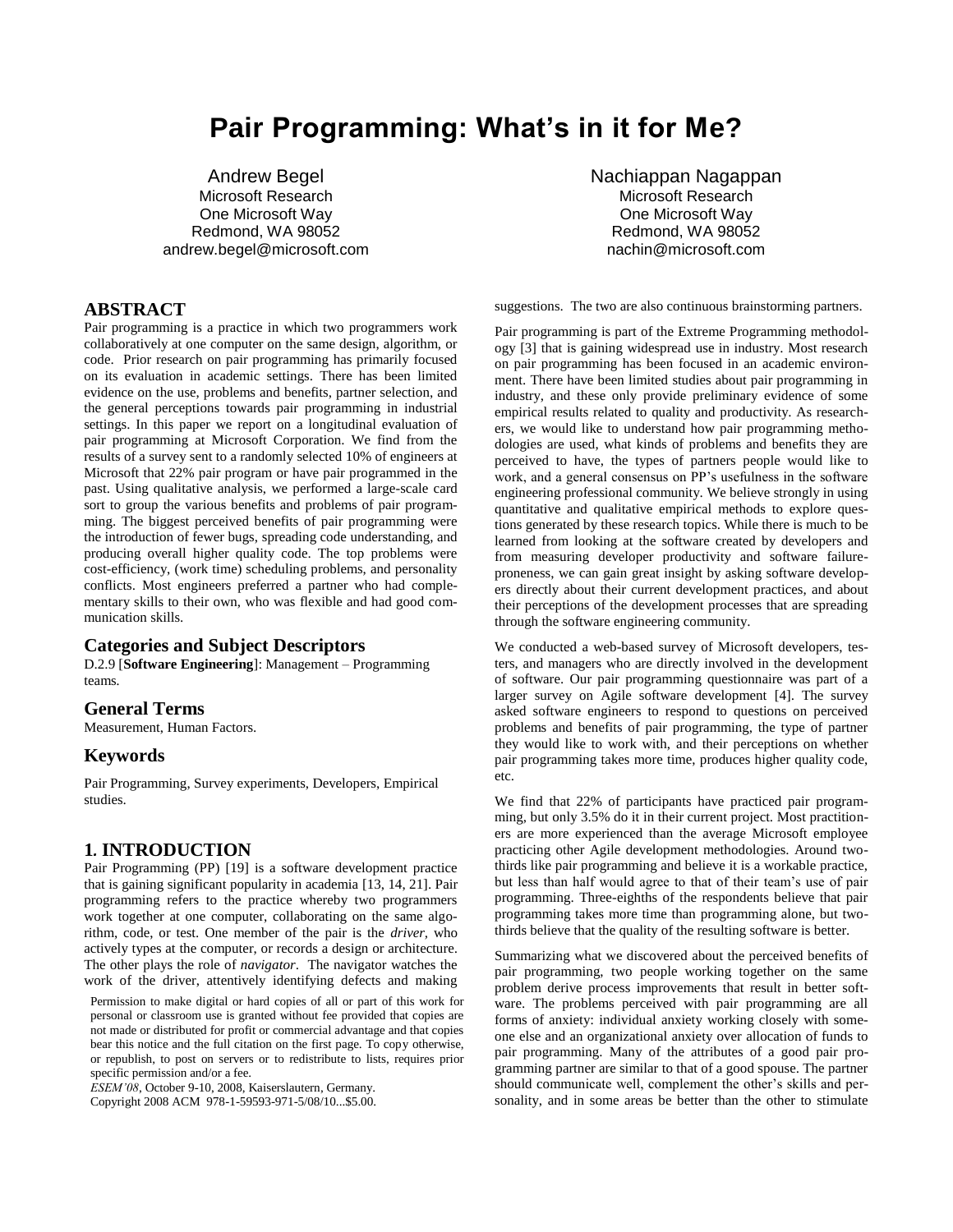learning experiences as well as help solve problems together. A good pair programming team is fast, efficient, and effective because they have complementary skills, communicate well, are sensitive to the other"s needs and personality, and work without antagonizing one another.

The rest of this paper is organized as follows. In Section 2, we discuss our contributions, and in Section 3 review the related research. Section 4 describes the survey methodology and illustrates the quantitative results. In Section 5, we discuss the benefits and problems of pair programming as perceived by engineers at Microsoft and the characteristics of a good pair programming partner based on our qualitative data card sort. Finally, Section 6 concludes with a review of our most important findings and their implications for future research.

# **2. CONTRIBUTIONS**

In this paper our main contributions are

- 1. Quantitative data on the adoption of pair programming in a large software company.
- 2. The perceived benefits and problems of pair programming.
- 3. The characteristics an engineer looks for in an ideal pair programming partner and team.
- 4. The perception that pair programming produces higher quality code at the expense of more time compared with solo programming.

# **3. RELATED WORK**

In our discussion of related work we classify the previous work in this area broadly as academic and industrial case studies.

# **3.1 ACADEMIC CASE STUDIES**

Researchers at the University of California, Santa Cruz (UCSC) have reported positive results in studies involving pair programming with students [5, 12]. Their studies indicate that pair programming helped in increasing the retention rate of students who might have otherwise dropped out of the introductory programming course. They also indicate that pair programming students produce better quality code and perform comparably on exams with respect to solo programming students. Their research in pairing protocol leads them to recommend pairing students with others within the same section; pairing students with others with similar skill level; and ensuring that there is a coding standard. Additional research on a large sample of students (555 students) indicates that pairing bolsters the course completion and pass rates and leads to higher retention of students in a computer-related major. Furthermore, students show a positive attitude towards pair programming.

Similar research performed at North Carolina State University [15, 16] indicates that pair programming helps retain more students in the introductory computer science stream. Students in paired labs have a more positive attitude toward working in collaborative environments, and students who pair program in introductory classes do not perform adversely in future classes when they program individually.

Research results [8, 20] based on experiments held at the University of Utah in a senior-level software engineering course indicate that pair programmers produce higher quality code in about half the time when compared with solo programmers. But experiments

conducted at the Poznan University of Technology, Poland [17] have obtained opposite results which indicate that pairs spend almost twice as much total programmer effort as solo programmers.

Thomas et al. [16] at the University of Wales show that students with least self-confidence enjoyed pair programming the most. In addition, most students with a higher skill level preferred not to pair with students of a lower skill level. The researchers discovered some initial evidence that students produce their best work when they are paired with a partner of equal skill and confidence level. Similarly, Katira et al. [10] examined compatibility among freshmen, advanced undergraduates, and graduate students. They found that the students' perception of their partner's skill level had a significant influence on compatibility. Graduate students worked well with partners of similar actual skill level. Similarly, first year undergraduates seem to work better with partners with different Myers-Brigg [6] personality types.

# **3.2 INDUSTRIAL CASE STUDIES**

Chong and Hurlbutt [7] conducted an ethnographic observation of two teams of professional pair programmers over a period of four months. They found that professional programmers played different roles being engaged jointly in programmer activities than the traditional driver/navigator pair discussed in literature [19]. They identified expertise and keyboard control as important factors influencing pair programming interactions. In another industrial case study, Hulkko and Abrahamsson [9] observed mixed results regarding the perceived benefits of pair programming. Using empirical data from four projects written in C++ and Java ranging from 3.7 KLOC (thousand lines of code) to 7.7 KLOC, they observed a comparable defect density between solo and pair programming on one of their projects, and in another, a significantly lower defect density for the pair programmers. From the perspective of productivity (measured using KLOC per person hour), pair programming productivity in two of the projects was better than solo programming, but a third project was worse. All of these results indicate that pair programming may not consistently provide benefits to code quality or superior productivity when compared with solo programming**.** 

In possibly one of the largest relevant studies [1], 295 software professionals of varying expertise from Norway, Sweden and UK participated in a controlled experiment on pair programming. The participants were divided into 98 pairs and 99 individuals. They performed several development and maintenance tasks on two Java systems with differing degrees of complexity. The results of this experiment do not support the hypothesis that pair programming reduces the time required to complete tasks correctly, nor does it increase the proportion of correct solutions. Conversely, they found an 84% increase in effort expended to complete the tasks correctly. Junior professional programmers enjoyed increased correctness when developing complex systems, whereas intermediate and senior professional programmers required less time to perform maintenance tasks correctly on simple systems.

From the above studies we observe that pair programming appears to be very different in academic than in industry. In academia, pair programming is used for education and has positive effects on student retention. In industry, there is little research on pair programming, and what little there is shows conflicting results. Surprisingly, we do not have a good qualitative assessment of how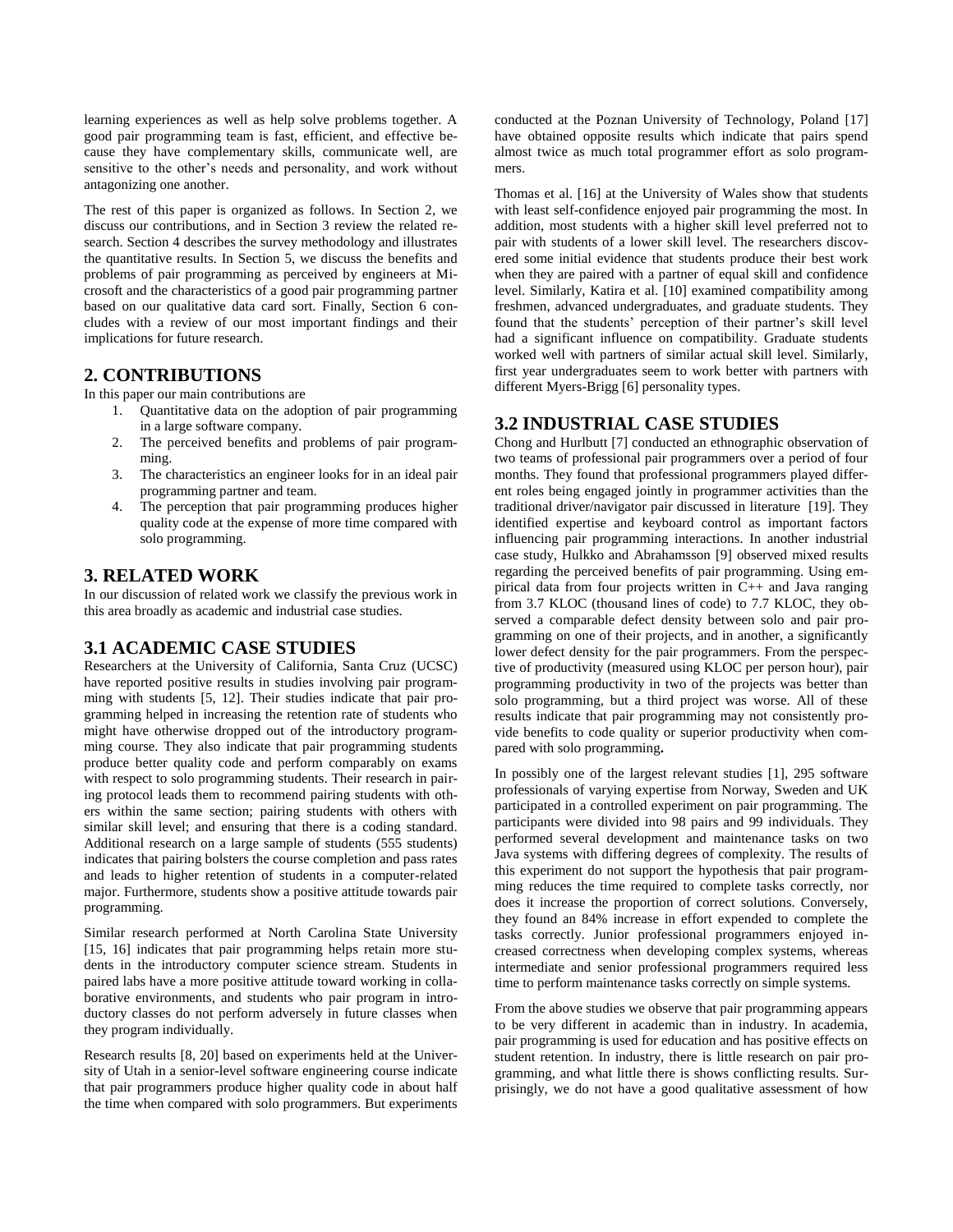professional programmers might explain these results. Our research aims to address some of these questions.

## **4. SURVEY METHOD**

Our research was conducted using an anonymous web-based survey offered over a period of two weeks in October 2006 within Microsoft. As presented in our earlier paper [4], an invitation was sent by email to 2,821 recipients, randomly selected from a much larger pool of around 28,000 software developers, test developers, and program managers. We extracted the 28,000 engineers' email addresses into a spreadsheet, sorted them by job role, picked a random 10% of each role, and invited them to participate in our survey. The survey had several questions on the influence of pair programming on quality, productivity, and learning. We also requested free-form responses for the top benefits and problems of pair programming and for the characteristics of an ideal pair programming partner and team.

### **4.1 SURVEY DESIGN**

Kitchenham and Pfleeger [18] discuss the design and construction of personal opinion surveys using the following steps: searching the relevant literature; construct an instrument; evaluate the instrument; document the instrument. In our survey, as suggested by Kitchenham and Pfleeger, we use formal notations, limit our respondents responses to numerical, Yes/No type, Likert-scale, and short free form answers. Respondents were anonymous, but could identify themselves (separate from their survey responses) to enter a drawing for a \$250 reward. We followed Kitchenham and Pfleeger's advice on the need to understand whether the respondents had enough knowledge to answer the questions in an appropriate manner. For this, we restricted the people invited to participate in the survey to people in technical roles (no sales or marketing employees). Second, even if people had never pair programmed, they could skip the survey and still be included in the drawing, ensuring that no one felt compelled to take the survey for the chance to win the gift.

We received 491 responses, of which 4 were invalid (two duplicates and two empty surveys), for an overall response rate of 17%. Response rate for developers was 18%, testers were 18%, and managers were 10%. The survey asked about the respondents' experiences and perceptions on Agile software development and pair programming. The Agile software developments results were discussed in an earlier paper [4] – this paper focuses on pair programming.

All of the free response answers were printed out on more than a thousand note cards. We sorted them to categorize the responses by thematic similarity (as illustrated in LaToza et al."s study [11]). The themes that emerged during the sort were not chosen beforehand. Figure 1 shows the card sort with themes in colored cards. Respondents reported 435 benefits of pair programming and 350 problems. They also reported 447 attributes of a good pair programming partner, and 369 attributes of a good pair programming team.



**Figure 1: Card sort**

# **4.2 DEMOGRAPHICS**

Among our overall sample of 487 respondents, 106 respondents have pair programmed in the past or are currently using pair programming (21.7 % of the overall respondents). This is the sample population we use for the analysis in this paper. 17 of these 106 respondents are using pair programming in their current development project. Of the 106 respondents, 68% are involved in development, 21% in testing, 8% in program management, and the remainder in documentation, research, etc. 81.1% of these respondents are individual contributors, 14.1% are managers and 4.8% are managers of managers. Respondents had an average of 10.6 years experience in the software profession (standard deviation was 7.4; median 9.0). They have worked on their current team for an average of 2.1 years (standard deviation 2.2, median 1.5). The respondents were spread across different geographical locations across the world. The work experience levels indicate that our respondent population is fairly experienced – more than our previous results on Agile software development [4].



**Figure 2: Pair Programming Example at Microsoft**

Figure 2 shows a typical example of pair programming for Microsoft. This archival picture shows a shared keyboard and large monitor arrangement between two developers, and is similar to the practice in academic case studies discussed in Section 2.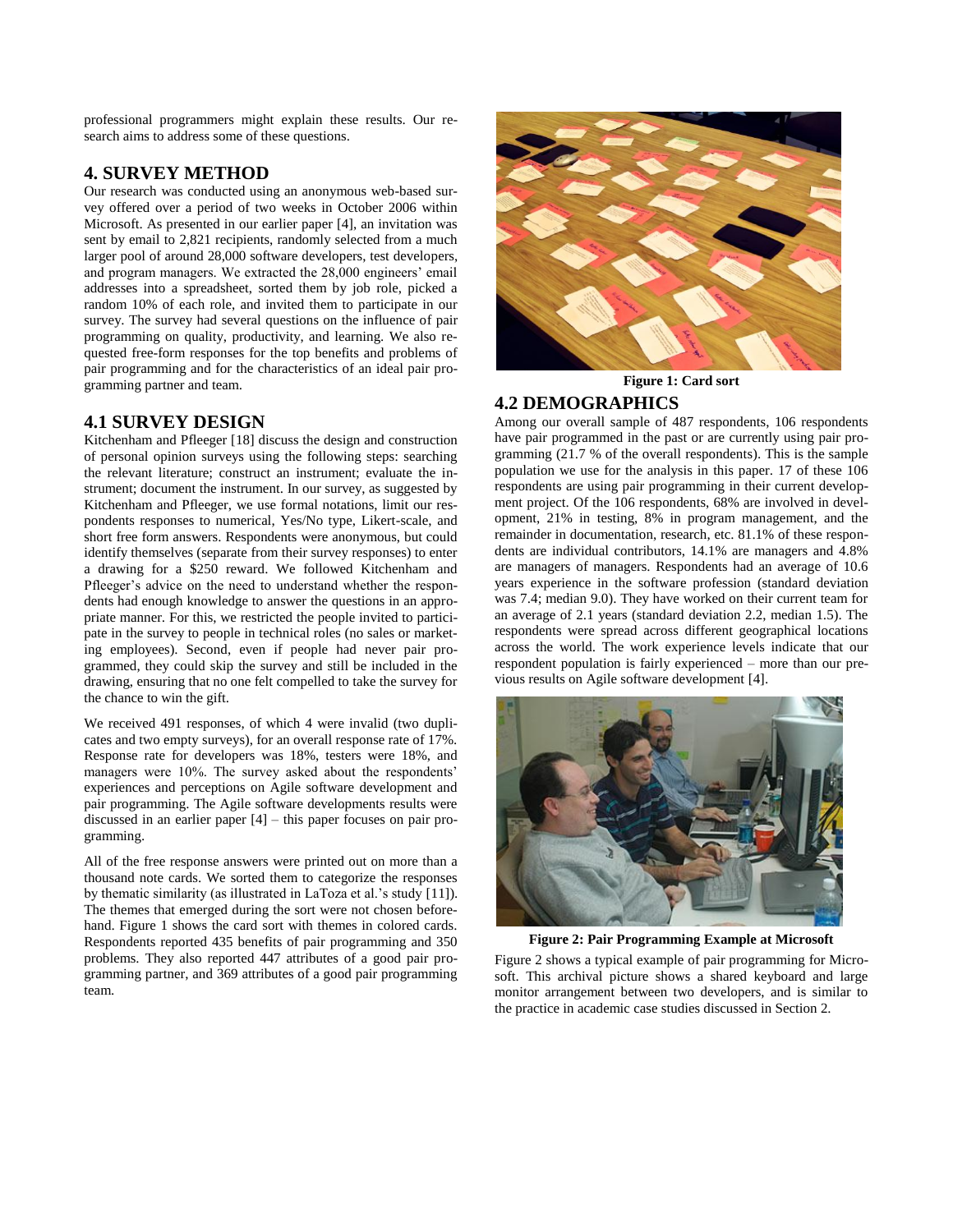# **5. PERCEPTIONS OF PAIR PROGRAMMING**

In this section we discuss the perceptions towards pair programming by engineers at Microsoft obtained directly through the survey and through the card sort.

# **5.1 INDIVIDUAL ATTITUDES TOWARDS PAIR PROGRAMMING**

We asked respondents Likert-scale questions to learn whether they liked pair programming and how well it was working for them. Figure 3 shows the results. 64.4% said they believe that pair programming works well for themselves and 62.8% believe it works for their partner. A lower percentage (48.2%) say PP works for their team, and an even lower number (39.2%) say it is working for their larger organization. This reflects the grassroots nature

of pair programming adoption at Microsoft. Individual teams are trying out pair programming, but are finding it difficult to get management buy-in to spread the practice.

Respondents were also asked three questions about the effects of pair programming on their work (Figure 4). First, addressing the perception that pair programming wastes two programmers to do the job of one, only 37.5% of respondents agree with the statement that pair programming takes more time to do the same work that one person could have done alone. Only 25.4%, however, believe that it does not. More than a third of respondents do not say either way. Almost two-thirds of respondents (64.5%) agree that pair programming results in fewer bugs in the code. We were worried that the bugs they left in the code would be harder to fix, but 35% of respondents disagree. Only 17.8% feel that pair programming leaves difficult bugs behind in the code.



**Figure 3: Individual attitudes towards pair programming**



**Figure 4: Effects of pair programming on work**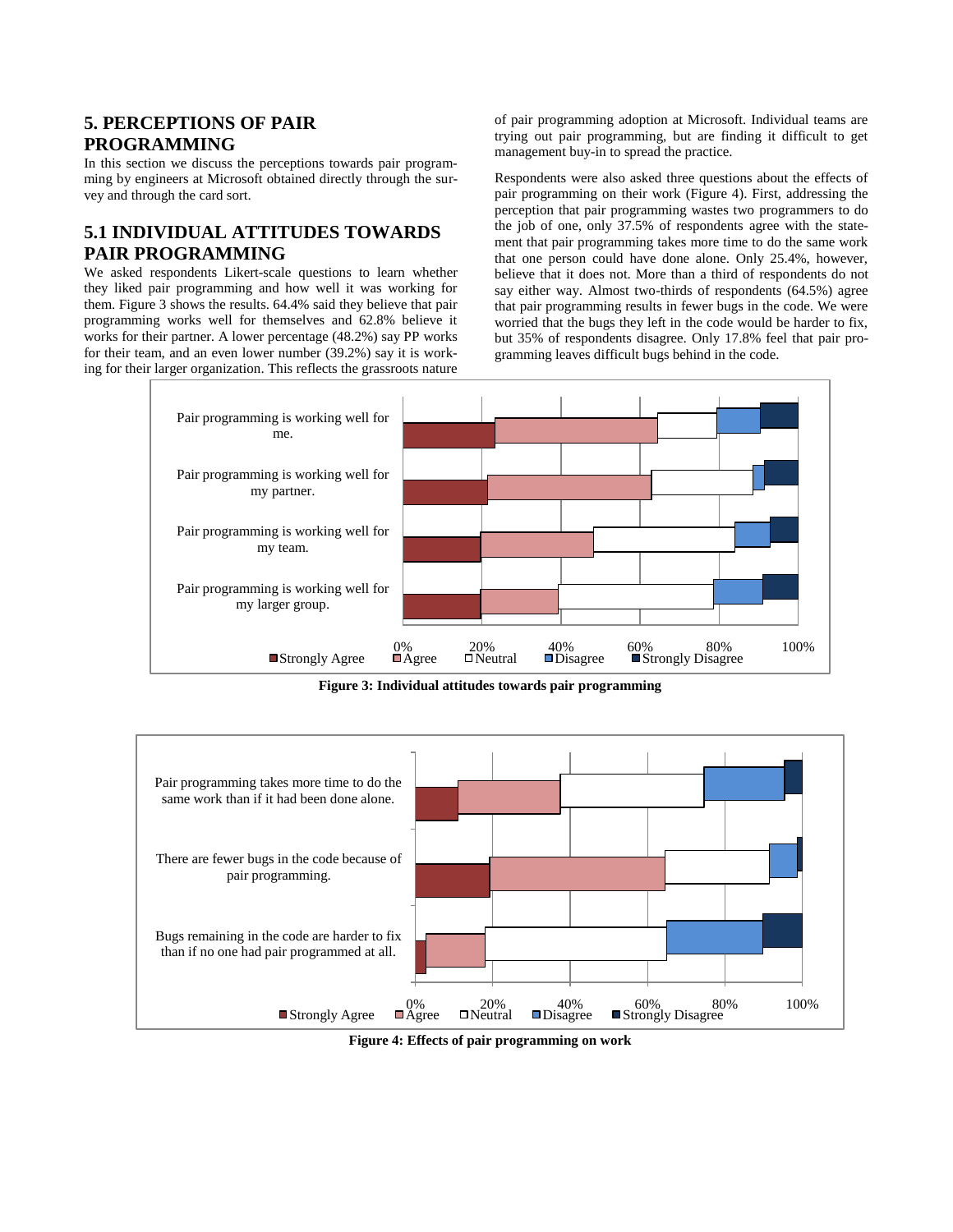### **5.2 PAIR PROGRAMMING BENEFITS**

We asked all survey participants what they thought were the top three benefits and problems with pair programming. We also asked them what they thought were attributes of a good pair programming partner and a good pair programming team. Comments from the respondents are presented in italicized form to add more contextual information.

Table 1 presents the top 10 benefits of pair programming as perceived by the respondents, and the number who cited it as a benefit. The top benefit was fewer bugs in the source code. One person said "*it greatly reduces bug numbers.*" Simple bugs were found and fixed, as one respondent reported, "*there are fewer "petty" bugs.*" In addition, respondents speculated that the longer bugs live in the code, the more difficult they are to fix. Using pair programming, "*bugs are spotted earlier*" in the development process, and "*may prevent bugs before [they are] deeply embedded.*"

**Table 1: Pair Programming benefits**

| 1. Fewer Bugs                    | 66  |
|----------------------------------|-----|
| 2. Spreads Code Understanding    | 42  |
| 3. Higher Quality Code           | 48  |
| 4. Can Learn from Partner        | 42. |
| 5. Better Design                 | 30  |
| 6. Constant Code Reviews         | 22  |
| 6. Two Heads are Better than One | 22  |
| 8. Creativity and Brainstorming  | 17  |
| 9. Better Testing and Debugging  | 14  |
| 10. Improved Morale              | 13  |

The second most cited benefit indicated that pair programming helps to spread code understanding between the members of the pair. Pair programming provides "*shared equal deep knowledge of the product*," and is an efficient means to promote "*greater understanding of a larger codebase across the team.*" From a riskaversion viewpoint, pair programming is a defense against employee attrition – "*There is never only one person in the team who knows all the code.*"

In third place was higher quality code. It provides "*improved software quality,*" and "*higher quality code in terms of consistency with guidelines.*" The end result is a "*better quality product.*" Pair programming helps improve quality "*through more extensive review and collaboration.*"

Fourth was the ability to learn from a partner. The use of pair programming is a good way to "*quickly ramp-up new members*," and enables "*users to learn new techniques faster*." Partners like to teach as well, suggesting that "*mentoring and showing someone who is unfamiliar with the code is the best benefit.*" Pair programming has reciprocal benefits to both partners because "*everyone learns constantly from each other.*" "*That makes each member of the pair a stronger coder and employee.*"

The fifth benefit was the perception that software being built had a "*better architecture and implementation*" mainly due to "*adherence to good design and standards.*" Dissent is not only tolerated, but encouraged. Designs and architectures "*are challenged from the start, so designs are either great to start with, improved, or scrapped and replaced with a better design*." More cooks in the kitchen provide "*designs with the benefit of broader insight*" and "*differing opinions on their approach*."

Rounding out the top ten benefits of pair programming were constant code reviews, the notion that two heads were better than one, more creative brainstorming, better testing and debugging of the software, and improved morale. The Appendix at the end of the paper lists the other perceived benefits of pair programming we found in our survey.

# **5.3 PAIR PROGRAMMING PROBLEMS**

Table 2 highlights the top ten problems with pair programming as perceived by the respondents and the number who cited it as a problem. The number one problem reported with pair programming is cost. Two people are being paid to the do the work of one. Pair programming "*requires "twice as many" people*," making it "*difficult to justify the cost up front*." There was considerable "*skepticism that having two people working on one task is a good use of resources*" – the time taken to "*complete the project is not halved.*" Manager buy-in was also challenging, with one stating, "*if I have a choice, I can employ one star programmer instead of two programmers who need to code in a pair.*"

|  | Table 2: Pair programming problems |  |
|--|------------------------------------|--|
|--|------------------------------------|--|

| 79 |
|----|
| 31 |
| 25 |
| 24 |
| 22 |
| 13 |
| 12 |
| 11 |
| 10 |
| 9  |
| 9  |
| 9  |
|    |

The second problem is scheduling time to work in pairs. The two partners require "*equivalent schedules" and suffer "twice the scheduling complications*." "*Blocking out two calendars can be hard. Makes it almost impossible for a lead.*" Pairing "*reduces the freedom of work hours of individual contributors.*"

The third most cited problem is a clash of personalities. "*Personality differences are more disruptive to productivity than in solo programming.*" Similarly, "*if the pair is not on the same frequency, it is a nuisance*," and results "*in potential bad quality*." Finding compatible partners is a difficult process. It is "*hard to find pair programmers that have compatible personalities, value systems and lifestyles.*" "*Many partnerships fail due to personality conflicts,*" especially due to "*infighting, egos, and one person trying to be the superstar.*" Also, overfamiliarity can breed contempt – "*pairs get sick of each other.*"

The fourth problem is trouble resolving disagreements. Pairs find it "*hard to get to a consensus in ideas*." "*Sometimes we waste time on discussion*," where we surmise from the spectrum of responses that to many respondents, "discussion" is synonymous with "argument.'

The fifth problem is that engineers are worried that they will be paired with a partner who is not as smart or skilled as they are. They worry that "*it may slow down whiz kids,*" and "*tends to drag the faster/smarter/better person down*." The consequences for the partnership could be dire – "*if the partners" abilities are imba-*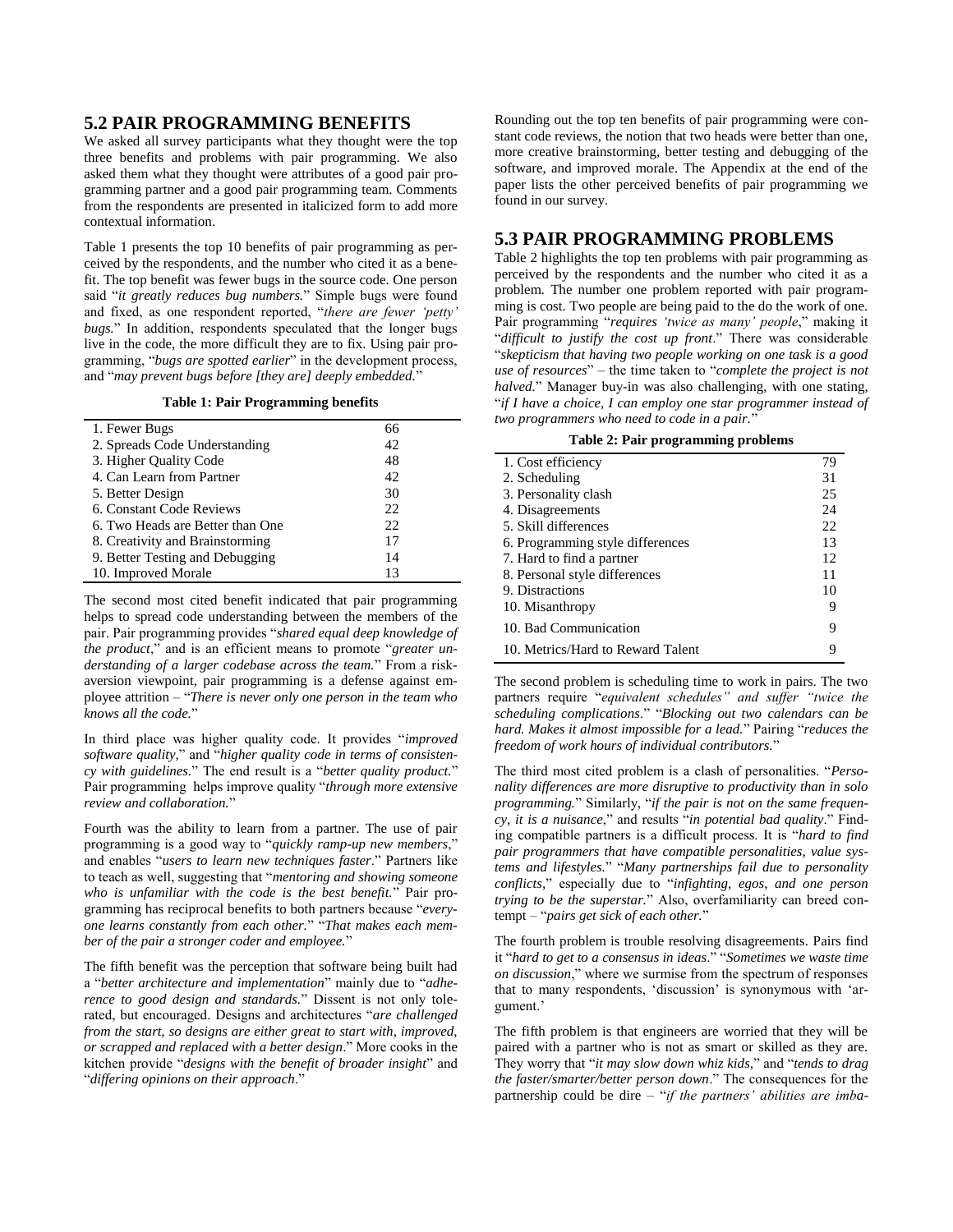*lanced, it could be that one partner become obsolete in the process*."

The rest of the top ten problems are anxiety over differences in programming style, difficulty finding a partner to program with, differences in personal style, and pair programming being very distracting and preventing one from getting work done. In a threeway tie for tenth, some respondents just do not like other people, they have trouble communicating with others, and they feel that management finds it difficult to properly attribute rewards to each member of a pair for the work that they do. In the Appendix, we list the remaining problems that respondents reported.

# **5.4 GOOD PAIR PROGRAMMING PARTNERS**

Table 3 highlights the top ten attributes our respondents indicated were important to have in pair programming partner.

|  |  | Table 3: Attributes of good pair programming partners |  |
|--|--|-------------------------------------------------------|--|

| 1. Complementary Skills           | 40 |
|-----------------------------------|----|
| 2. Flexibility                    | 33 |
| 3. Good Communications            | 31 |
| 4. Smart                          | 25 |
| 4. Personable                     | 25 |
| 6. At Least the Same Skills as Me | 21 |
| 7. Strong programmer              | 17 |
| 7. Better Skills than Me          | 17 |
| 7. Able to Focus                  | 17 |
| 10. Knowledgeable                 | 15 |
|                                   |    |

The top attribute of a good pair programming partner is that the person has complementary skills to your own. The diversity of thought process is the overriding sentiment in many responses. My partner "*usually looks at things from a different angle.*" He has a "*different background which provides a different perspective.*" An ideal partner would be "*able to think … even [from] a different role (e.g. test and dev together).*" Development skills were also important. For example, they should have an "*overlapping but not identical skill set.*" It was useful that an ideal partner is "*experienced in areas that I am not,*" "*blocks on different things than I do*," and "*knows everything I don"t know*." Engineers wished for a work partner in the truest sense of the term – "*someone who complements my thinking and skills in terms of technical and design skills*."

The second attribute is flexibility. An ideal partner is "*open minded*," and "*open to new ideas*." He is "*willing to cooperate and step away from the PC with me to work on design or other details.*" He "*understands that there is often more than one "right way" and doesn"t argue every point.*" A key characteristic of an ideal partner is that he is "*not stubborn.*" He has to be "*able to adapt to different working styles*."

Every study of pair programming has shown that it is a communications-intensive process. Thus, not surprisingly, the third most important attribute of a pair programming partner is good communications skills. Industrial developers qualify the communication to ask that their partner be a "*good listener*," "*articulate*," "*easy to discuss code with*," and "*very verbal, so I can understand the thought process*." He should "*enjoy debating and discussing code*," and should "*ask questions, [and] provide opinions*."

Tied for fourth is that the person is smart and personable. A good partner is "*mentally quick,*" "*technically skilled*," and "*intelligent*." He should have "*good interpersonal skills,*" be "*easy to work with*," have a "*sense of humor,*" and be "*comfortable with people around them.*" Other mental qualities included being an "*analytical thinker,*" an "*excellent problem solver*," and someone who "*can think abstractly*." Demonstrating sensitivity in particular situations is quite important. He should be "*able to correct you without making you feel uncomfortable*," and definitely "*should not be a know-it-all or a person who always gets his/her way*."

The rest of the top ten attributes are that the person has at least the same level of skills as the other, that they are a strong programmer, that they have *better* skills than the other, that they can focus on the job at hand, and are generally knowledgeable. In the Appendix, we list the remaining attributes of a good pair programming partner that respondents reported.

#### **5.5 GOOD PAIR PROGRAMMING TEAMS**

Table 4 highlights the top ten attributes our respondents indicated were important to have in a successful pair programming team. Many of these were similar to that of a good pair programming partner, but were from a more summative point of view.

|  |  | Table 4: Attributes of good pair programming teams |  |
|--|--|----------------------------------------------------|--|
|  |  |                                                    |  |

| 1. Good Communications      | 32 |
|-----------------------------|----|
| 2. Complementary Skills     | 31 |
| 3. Compatible Personalities | 25 |
| 4. Team Works Effectively   | 16 |
| 5. No Ego                   | 15 |
| 6. Fast and Efficient       | 14 |
| 7. Flexibility              | 12 |
| 8. Common Goals             | 11 |
| 8. Good Quality             | 11 |
| 10. Same programming skills | 10 |
| 10. Collaborative           | 10 |
| 10. Work Well Together      | 10 |

The number one attribute possessed by a good pair programming team is good communication skills. "*Communication, communication, communication*." Again, similar to a good partner, teams need "*compatible communication styles*," where each partner "*communicates often*," especially about design. The way partners interact face-to-face was crucial – they should have "*excellent communication (verbal as well as body language).*" Communication outside the team is important as well. They should be able to "*communicate effectively about what they did to others.*"

Number two is that they should have complementary skills. "*A little diversity here is good*." The team members should "*work off of each other"s strengths and weaknesses.*" Considering different ways to tackle problems was very important – partners need "*complementary sets of knowledge [so] they don"t get locked into the same approaches every time just due to familiarity.*"

Third is that they have compatible personalities. With "*cooperative personalities, they work well together, rather than trying to compete with one another.*" Also, "*neither pushes their opinion too much to the detriment of the partnership*." An ideal team "*consists of easy-going people who want to listen and share ideas with each other.*" "*Tolerance*" and "*mutual trust*" were vital traits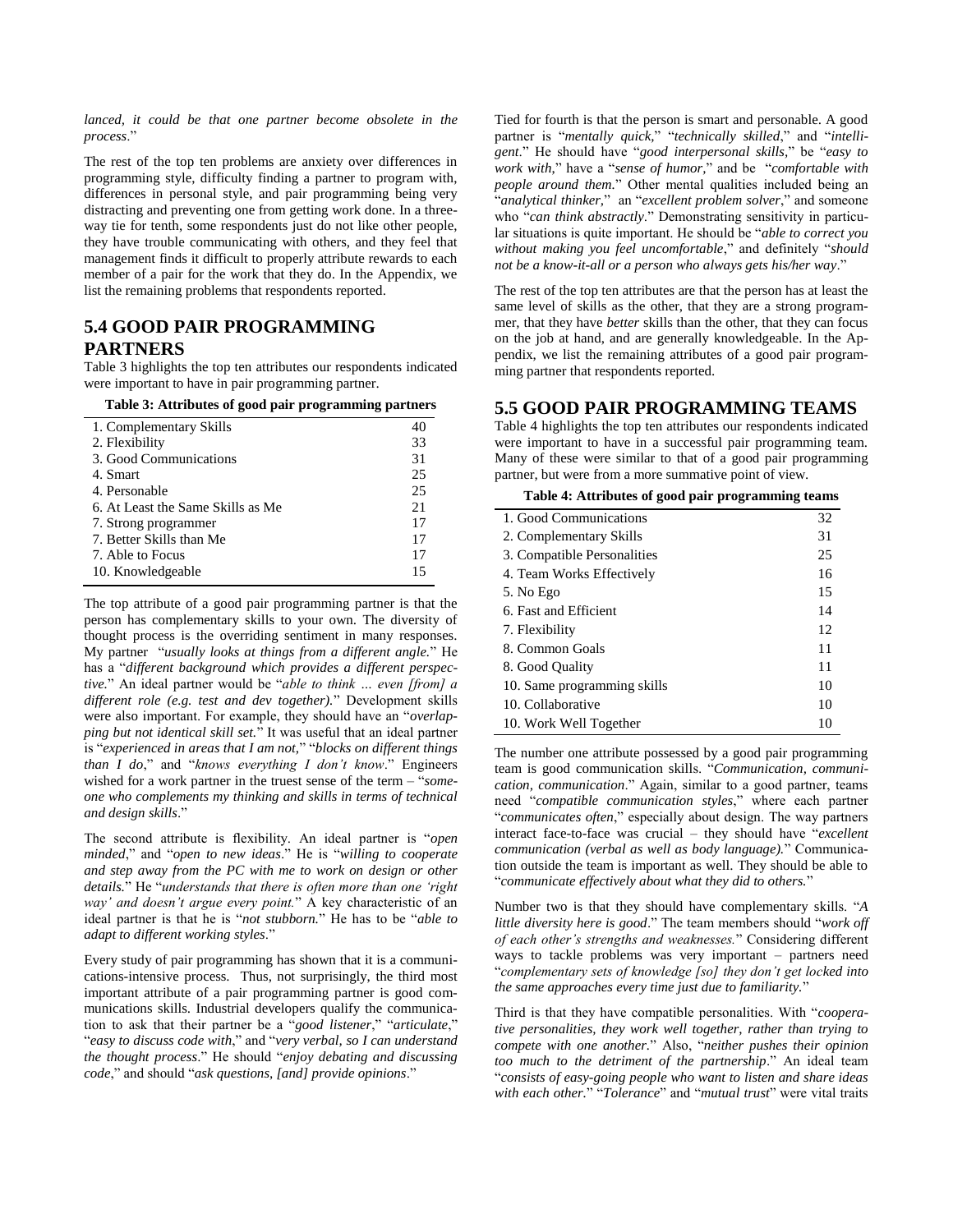that both members should feel for one another, as well as "*personality types which aren"t domineering.*"

The fourth attribute is that the team works effectively. The team should "*work well together.*" In order to do this, their "*minds [ought to] work in similar ways when solving problems (so they don"t argue too much about how to do something).*" Demonstrating that they can produce results, a good team "*delivers quality code on time*," and "*shows [that they] have the collective skills required to achieve the job.*"

Rounding out the top five is that the team should leave their ego at the door. An ideal pair is "*ego-less*," where "*partners are not overly critical*," and are "*permissive to mistakes*." *Each should "respectfully disagree with each other*, " and "*not take criticism of their code as a personal attack against them.*" A team should exhibit a "*willingness to co-excel, as opposed to compete directly with their partner.*" "*No one [should] push their opinion too much to the detriment of the partnership.*"

The rest of the top ten attributes are that the team is fast and efficient, they are flexible, they share common goals, they produce good quality code, they have the same programming skills, are collaborative and that they work well as a pair. The remainder of the positive attributes of a good pair programming team can found in the Appendix.

# **6. THREATS TO VALIDITY**

From the perspective of threats to validity we have the issue of content validity. *Content validity is a subjective assessment of how appropriate the instrument [survey document] is for a group of reviewers with knowledge about the subject matter* [18]. To assess this threat we did a pilot evaluation of our survey with people in different product groups familiar with Agile software development and pair programming. We observed them taking the survey while thinking aloud. What they said about each question and its response was used to remove any confusing elements or misunderstandings due to poor wording in the survey. These pilot participants were not part of the group to which the survey was sent.

From the researcher bias (and internal validity) point of view, the survey was conducted anonymously, by the two authors who do not belong to any Microsoft product division (all respondents belong to the product division). The benefits and problems were self-reported in free-form to remove any bias that could have been introduced by the authors asking the respondents to pick the benefits and problems of pair programming from a list. Furthermore, the authors have no influence on the use or perception of pair programming in Microsoft's product groups.

The main threat to external validity is that the results are from one organization. We cannot assume a priori that the results of our study generalize beyond the specific environment in which it was conducted. Researchers become more confident in a theory when similar findings emerge in different contexts [2]. Towards this end, we intend that our case study will be replicated in different software organizations.

# **7. CONCLUSION**

In this paper we have reported on a large scale survey deployed at Microsoft Corporation to gain insights into perception towards pair programming in industry. Overall our findings indicate that a

significant majority (64.4%) of our respondents believe that pair programming works well for them. But as things scale up to the team and organization level they feel pair programming does not work as well. A significant majority (65.4%) of our respondents also feel that pair programming produces higher quality code. Additionally our respondents are divided on whether pair programming take make time than solo programming – only 25.4%, a minority, believe that it does not. The primary perceived benefit of pair programming is better code quality with fewer bugs and the biggest perceived problems deal with cost efficient, scheduling issues and personality clashes with the partner. Most programmers would like to pair with someone who has complementary skills to their own, is flexible and has good communication skills. From the perspective of teams, good communication skills, compatible personality and complementary skills were most desirable.

Our study results show results which differ from prior empirical studies done in academia regarding the preference of pair programmers to work with partners having similar skill levels or knowledge, regarding perceptions towards time spent on pair programming, and regarding quality.

We have found several teams at Microsoft that currently use pair programming. Our next goal is to conduct a focused study with quantitative data from the team"s product (like source code, defect measurements), qualitative data (surveys, interviews and ethnographic shadowing observations), and do an end-to-end observational study of a team using pair programming. To further build an empirical body of knowledge, we wish to collaborate with faculty and researchers in academia and industry to collect empirical data on the perceptions of pair programming in different environments.

## **ACKNOWLEDGEMENTS**

The authors would like to thank the anonymous respondents to our survey at Microsoft. Researchers and faculty wanting to replicate the study are encouraged to contact the authors for a copy of the survey.

# **REFERENCES**

- [1] E. Arisholm, Gallis, H., Dyba, T., Sjoberg, D., "Evaluating Pair Programming with Respect to System Complexity and Programmer Expertise", *IEEE Transactions in Software Engineering*, 33(2), pp. 65 - 86, 2007.
- [2] V. Basili, Shull, F.,Lanubile, F., "Building Knowledge through Families of Experiments", *IEEE Transactions on Software Engineering*, 25(4), pp. 456-473, 1999.
- [3] K. Beck, *Extreme Programming Explained: Embrace Change*, Second ed. Reading, Mass.: Addison-Wesley, 2005.
- [4] A. Begel, Nagappan, N., "Usage and Perceptions of Agile Software Development in an Industrial Context: An Exploratory Study", Proceedings of Empirical Software Engineering and Measurement (ESEM), pp. 255-264, 2007.
- [5] J. Bevan, L. Werner, and C. McDowell, "Guidelines for the User of Pair Programming in a Freshman Programming Class", Proceedings of Conference on Software Engineering Education and Training, Kentucky, pp. 100-107, 2002.
- [6] C. Bishop-Clark and D. D. Wheeler, "The Myers-Briggs personality type and its relationship to computer programming", *Journal of Research on Computing in Education*, 26(3), pp. 358-370, Spring 1994.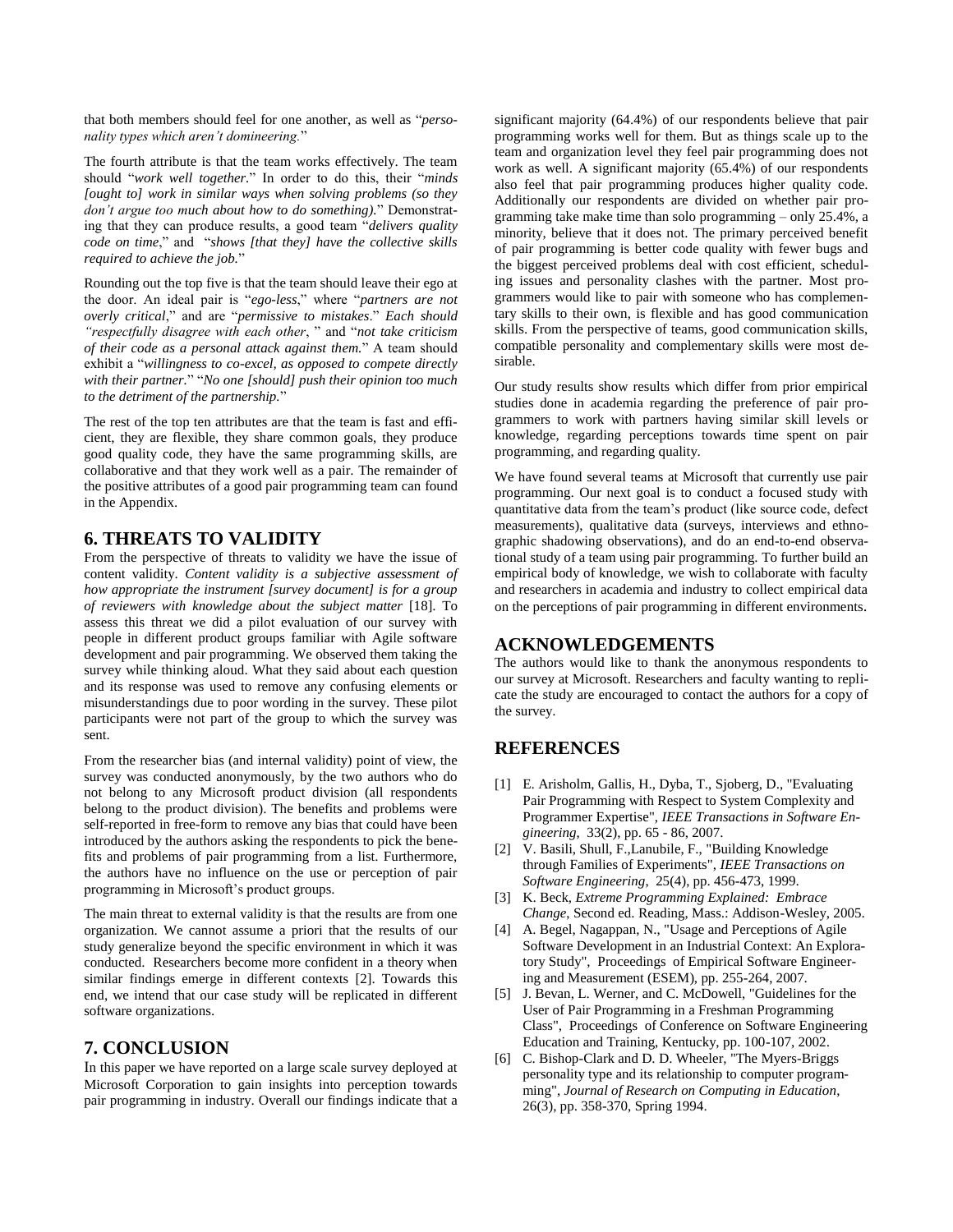- [7] J. Chong, Hurlbutt, T., "The Social Dynamics of Pair Programming ", Proceedings of International Conference on Software Engineering, pp. 354-363, 2007.
- [8] A. Cockburn and L. Williams, "The Costs and Benefits of Pair Programming," in *Extreme Programming Examined*, G. Succi and M. Marchesi, Eds. Boston, MA: Addison Wesley, 2001, pp. 223-248.
- [9] H. Hulkko, Abrahamsson, P., "A multiple case study on the impact of pair programming on product quality", Proceedings of International Conference on Software Engineering, pp. 495 - 504, 2005.
- [10] N. Katira, L. Williams, E. Wiebe, C. Miller, S. Balik, and E. Gehringer, "On Understanding Compatibility of Student Pair Programmers", Proceedings of ACM Technical Symposium on Computer Science Education (SIGCSE), Norfolk, VA, pp. 7-11, 2004.
- [11] T. D. LaToza, Venolia, G., DeLine, R., "Maintaining mental models: a study of developer work habits", Proceedings of International Conference on Software Engineering, pp. 492- 501, 2006.
- [12] C. McDowell, L. Werner, H. Bullock, and J. Fernald, "The Effect of Pair Programming on Performance in an Introductory Programming Course", Proceedings of ACM Special Interest Group of Computer Science Educators, Covington, KY, pp. 38-42, 2002.
- [13] C. McDowell, L. Werner, H. Bullock, and J. Fernald, "The Impact of Pair Programming on Student Performance of Computer Science Related Majors", Proceedings of International Conference on Software Engineering 2003, Portland, Oregon, pp. 2003.
- [14] M. M. Müller and O. Hagner, "Experiment about Test-first Programming", Proceedings of Conference on Empirical Assessment in Software Engineering (EASE), pp. 2002.
- [15] N. Nagappan, L. Williams, M. Ferzli, K. Yang, E. Wiebe, C. Miller, and S. Balik, "Improving the CS1 Experience with Pair Programming", Proceedings of SIGCSE 2003, pp. 2003.
- [16] N. Nagappan, L. Williams, E. Wiebe, C. Miller, S. Balik, M. Ferzli, and J. Petlick, "Pair Learning: With an Eye Toward Future Success", Proceedings of Extreme Programming/Agile Universe, New Orleans, pp. 2003.
- [17] J. Nawrocki and A. Wojciechowski, "Experimental Evaluation of Pair Programming", Proceedings of European Software Control and Metrics (ESCOM 2001), London, England, pp. 2001.
- [18] F. Shull, Singer, J., Sjoberg, D.I. (Editors), *Guide to Advanced Empirical Software Engineering*. London: Springer, 2008.
- [19] L. Williams and R. Kessler, *Pair Programming Illuminated*. Reading, Massachusetts: Addison Wesley, 2003.
- [20] L. Williams, R. Kessler, W. Cunningham, and R. Jeffries, "Strengthening the Case for Pair-Programming," in *IEEE Software*, 2000, pp. 19-25.
- [21] L. Williams, C. McDowell, N. Nagappan, J. Fernald, and L. Werner, "Building Pair Programming Knowledge Through a Family of Experiments", Proceedings of International Symposium on Empirical Software Engineering (ISESE) 2003, Rome, Italy, pp. 143-152, 2003.

### **APPENDIX**

In this appendix, we report on the benefits, problems, attributes of a pair programming partner and attributes of a pair programming team that were mentioned by at least two respondents in the survey.

After the top ten benefits for pair programming are another 18 benefits. Here they are in order of popularity: Better team work, improved productivity and efficiency, socialization, a single individual cannot block progress, maintainability of code, increased work focus, faster work pace, two people can work in parallel, shared code ownership, reliability, potential for self improvement, quick releases, better coding practices, shared work, better architecture, better customer support, high-level low-level balance, and fewer distractions.

The remaining problems that respondents reported with pair programming in order of popularity are that it is hard to adopt pair programming, there is limited office space, it is hard to think with another person working over your shoulder, it requires a commitment from the entire team, partners can be overcritical, it is difficult to get management to agree to let you use program in pairs, and you cannot easily do independent work while pairing. Continuing, some people are afraid of pair programming, they feel a lower sense of ownership over the code, they feel it is not part of the Microsoft culture, pairs can ignore their own interpersonal problems when programming, pairing suffers when there are too many changes in the product cycle, they compete with their partner, and they feel that people should work alone sometimes. The rest of the problems have two respondents associated with them: They worry about an unequal commitment level between the partner, long term pair compatibility, bad documentation, extra management overhead, a passive partner, less creativity, lack of tools, lack of privacy, they find it hard to pair when the team has an odd number of people, less work on upfront design, hard bugs are not found, it is stressful, hard to deal when a partner is absent, people do not know about pair programming, it can be difficult to share driving duties, they cannot multitask, they may need more than two people when working on a problem, they may need to rework some code written by the partner, it is too easy to stop pairing, it requires discipline, sometimes it does not work if the partner is not compatible, and it can deliver fewer features.

There are many other attributes that respondents attribute to a good pair programming partner: critical, objective, detail-oriented, easy to work with, no ego, patient, team player, good at reviewing designs, has the same work hours, fast thinker, committed to quality, likes to switch drivers, self-motivated, respectful, tolerant, good at planning, good problem solver, has acceptable personal hygiene, is a quick typist, thinks about multiple use cases, and is professional. A number of qualities were reported by only two respondents: willing to commit to pair programming, honesty, quick learner, pairing a developer with a program manager, pairing a developer with another developer, they like to swap pairs frequently, diverse, has the same design style, is productive and hard-working, is a good teacher, is creative and punctual.

The rest of the attributes that respondents perceive are important for a good pair programming team to have are shares knowledge, has a similar working style, willing to swap partners, learns from the other, committed to pair programming, critical, tolerant, enjoys pair programming, is a good team leader, conducts focused meetings, has equal knowledge as me, has good skills, conducts